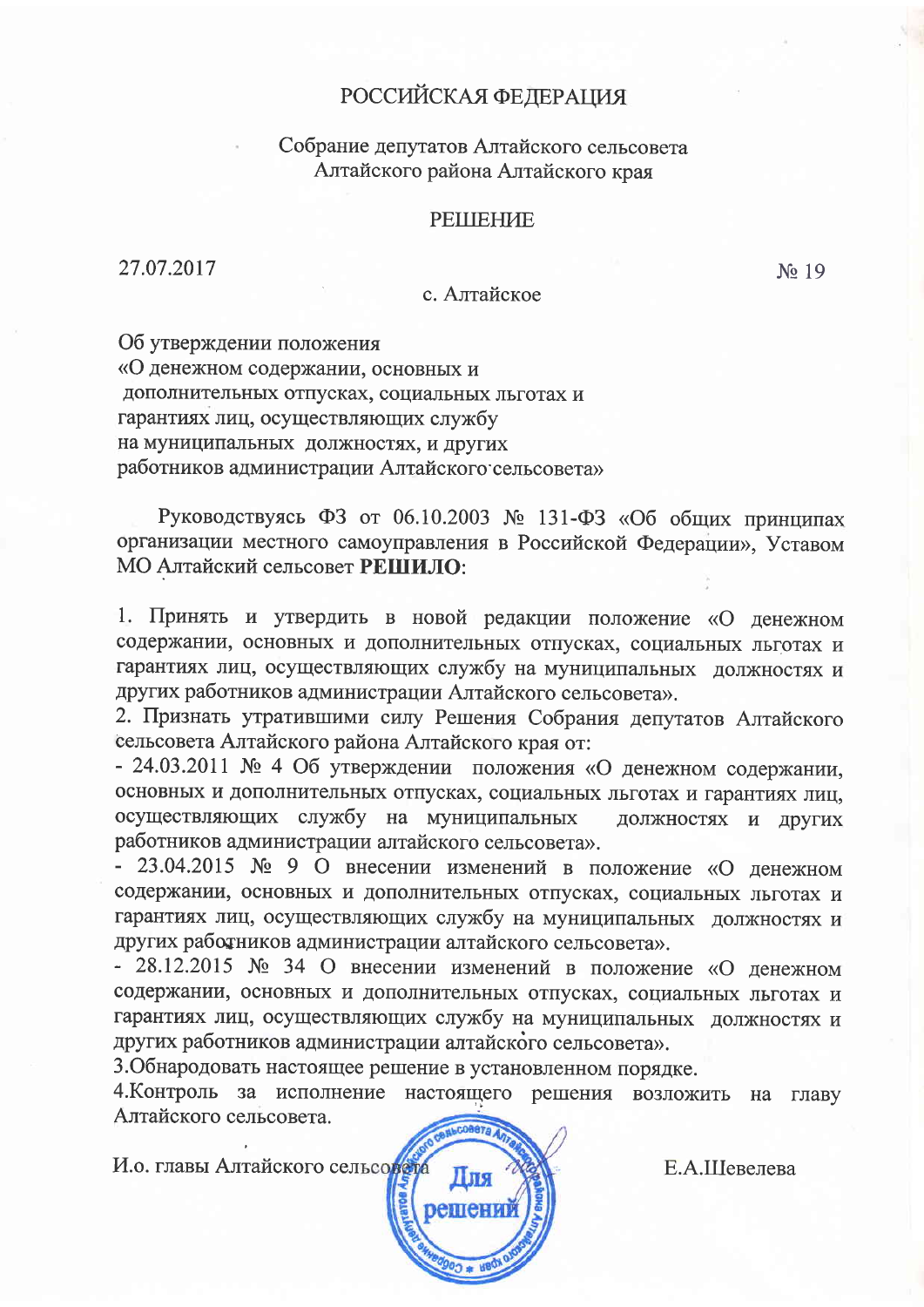Приложение к решению Собрания депутатов Алтайского сельсовета № 19 от 27.07.2017 г.

#### Положение

о денежном содержании, основных и дополнительных отпусках, социальных льготах и гарантиях лиц, осуществляющих службу на муниципальных должностях и других работников администрации Алтайского сельсовета

Денежное содержание муниципальных служащих состоит **ИЗ** должностного оклада, а также ежемесячных и иных дополнительных выплат.

В связи с тем, что МО Алтайский сельсовет является МО, которому предоставляется дотация в целях выравнивания бюджетной обеспеченности, размер оплаты труда муниципальных и иных служащих устанавливается в соответствии предельными нормативами,  $\mathbf c$ устанавливаемыми законодательством Алтайского края.

### 1. Денежное содержание

- $1.1.$ Денежное содержание муниципального главы образования Алтайский сельсовет устанавливается  $\, {\bf B}$ зависимости **OT** численности населения. Для МО численностью населения свыше 10 тыс. человек предельный размер денежного содержания составляет - 16477-00 рублей.
- 1.2. Размер должностного оклада муниципального служащего устанавливается в отношении с денежным содержанием главы муниципального образования со схемой должностных окладов, установленных нормативными актами Алтайского края.
- $1.3.$ Размер окладов служащих, осуществляющих техническое обеспечение деятельности аппарата  $(He)$ являющихся муниципальными служащими) устанавливается в соответствии с нормативными актами Алтайского края.
- Оплата труда рабочих, обслуживающих аппарат администрации 1.4. Алтайского сельсовета, производится по тарифным ставкам, согласно ЕТС по оплате труда работников бюджетной сферы.

#### Дополнительные выплаты.  $2.$

 $2.1.$ Ежемесячная надбавка к должностному окладу за выслугу лет на муниципальной службе в размерах: при стаже муниципальной службы в процентах от 1 года до 5 лет 10 от 5 лет до 10 лет 15 от 10 лет до 15 лет 20 свыше 15 лет 30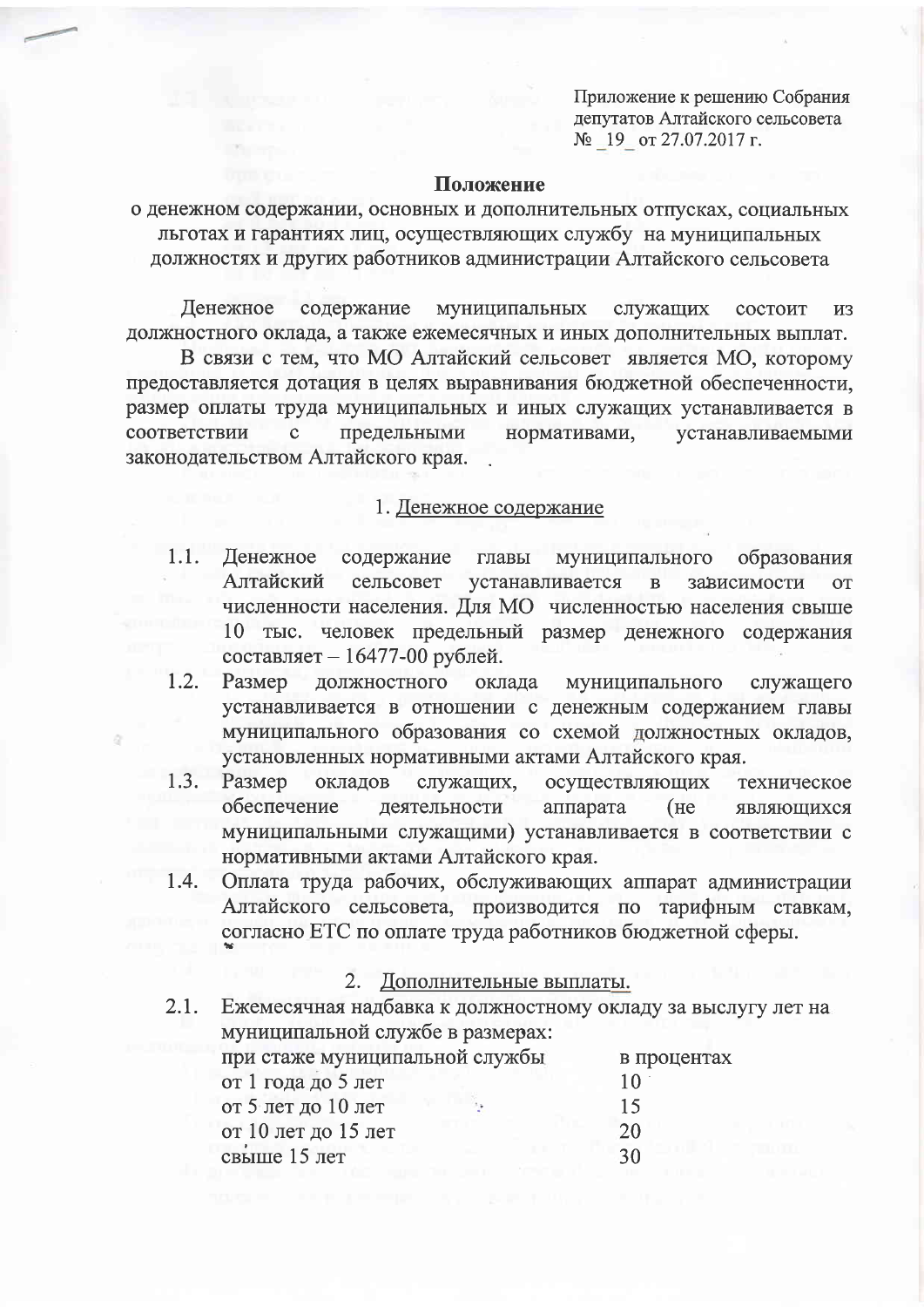2.2. Служашим, осуществляющим техническое обеспечение деятельности работников аппарата и рабочим, обслуживающим аппарат администрации сельсовета: при стаже работы надбавка в процентах от 3 лет до 8 лет 10

от 8 лет до 13 лет 15 от 13 лет до 18 лет 20 25 от 18 лет до 23 лет 30 свыше 23 лет

Порядок начисления и выплаты надбавки за выслугу лет:  $2.3.$ 

Надбавка за выслугу лет начисляется исходя из должностного оклада (тарифной ставки) работника, без учета доплат и надбавок. Выплачивается ежемесячно одновременно с заработной платой.

При временном заместительстве надбавка за выслугу лет начисляется на должностной оклад по основной работе.

Ежемесячная надбавка за выслугу лет учитывается во всех случаях исчисления среднего заработка.

Ежемесячная надбавка за выслугу лет выплачивается с момента возникновения права на начисление или изменение размера этой надбавки.

Если у работника право на назначение или изменение размера надбавки за выслугу лет наступило в период его пребывания в очередном или дополнительном отпуске, a также  $\mathbf{B}$ период  $e_{\Gamma}$ временной нетрудоспособности, выплата новой надбавки производиться после окончания отпуска, нетрудоспособности.

В том случае, если у работника право на назначение или изменение размера надбавки за выслугу лет наступило в период исполнения государственной обязанности, при переподготовке  $\overline{M}$ повышении квалификации с отрывом от работы, в учебном учреждении, где за слушателем сохраняется средняя заработная плата, в аналогичных случаях, при которых за работником сохраняется заработок, ему устанавливается указанная надбавка с момента наступления этого права и производиться перерасчет среднего заработка.

Основным документом для определения общего стажа по выслуге лет, дающего право на получение ежемесячных надбавок и дополнительного отпуска, является трудовая книжка.

Исчисление стажа работы, дающего право на получение надбавок  $2.4.$ за выслугу лет и дополнительного отпуска.

(общую продолжительность) муниципальной службы B стаж включаются периоды работы на:

1) должностях муниципальной службы;

- 2) муниципальных должностях;
- 3) государственных Российской Федерации должностях И государственных должностях субъектов Российской Федерации;
- 4) должностях государственной гражданской службы, воинских должностях и должностях правоохранительной службы;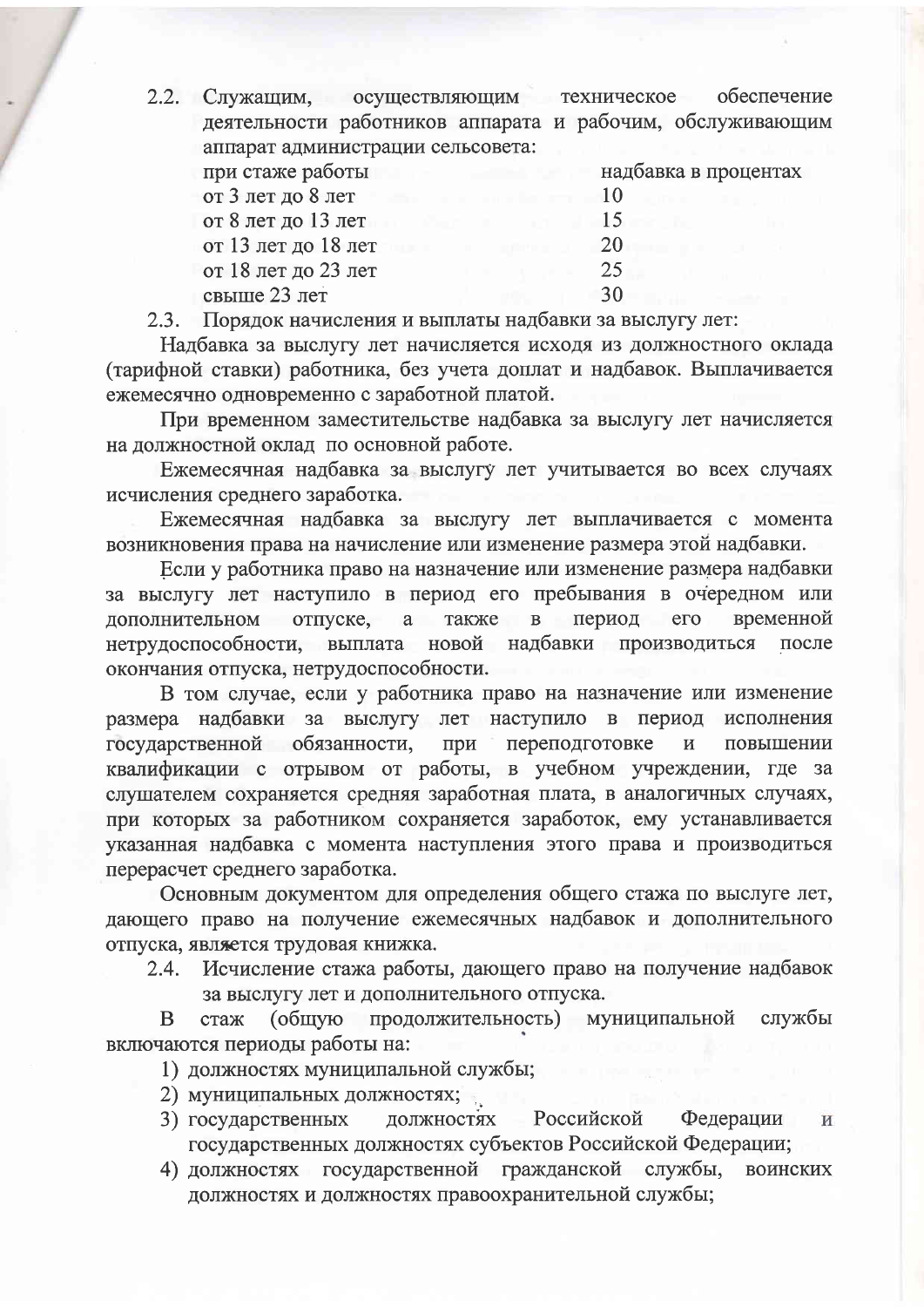- должностях, предусмотренных Указом Президента  $5)$  иных Российской федерации от 20 сентября 2010 года № 1141 «О перечне должностей, периоды службы (работы) в которых включается в стаж государственной гражданской службы для назначения пенсии за выслугу лет федеральных государственных служащих», Указом Президента Российской Федерации от 19 ноября 2007 гожа № 1532 «Об исчислении стажа государственной гражданской службы государственным установления Федерации Российской. ДЛЯ Российской Федерации ежемесячной служащим гражданским надбавки к должностному окладу за выслугу лет на государственной определения Российской Федерации, службе гражданской продолжительности ежегодного дополнительного оплачиваемого отпуска за выслугу лет и размера поощрений за безупречную и эффективную государственную гражданскую службу Российской Федерации».
- Надбавка к должностному окладу за особые условия труда.  $2.5.$ 
	- 1) надбавка к должностному окладу за особые условия труда муниципального служащего устанавливается распоряжением главы администрации сельсовета за сложность, напряженность, усиленный режим работы в размере 90. процентов к должностному окладу.
- Надбавка к должностному окладу за допуск к работе с секретными  $2.6.$ распоряжению главы производится  $\Pi$ O документами администрации сельсовета ежемесячно в процентах от оклада в зависимости от группы допуска до 50 процентов.
- учетную степень должностному окладу  $3a$  $2.7.$ Налбавки  ${\bf K}$ устанавливаются:
	- 1) кандидата наук в размере трех тысяч рублей.
	- 2) Доктора наук в размере семи тысяч рублей.
- Доплата водителям автомобилей за классность производится в 2.8. размере:
- 25 процентов 1 класс
- 10 процентов от оклада (тарифной ставки) без надбавок и 2 класс доплат по распоряжению главы администрации.
- "Для водителей за работу в оперативном режиме устанавливается  $2.9.$ доплата 50 процентов от оклада (тарифной ставки) без надбавок и доплат по распоряжению главы администрации.
	- 3. Премия по резудьтатам работы
- Ежемесячная премия муниципальным служащим администрации  $3.1.$ Алтайского сельсовета выплачивается в пределах утвержденного фонда оплаты труда на текущий год, по распоряжению главы администрации Алтайского сельсовета, соответствии  $\mathbf{C}$  $\overline{B}$ муниципальных служащих премировании Положением  $\overline{O}$ Алтайского сельсовета, в размере 180 процентов должностного оклада на муниципальной должности.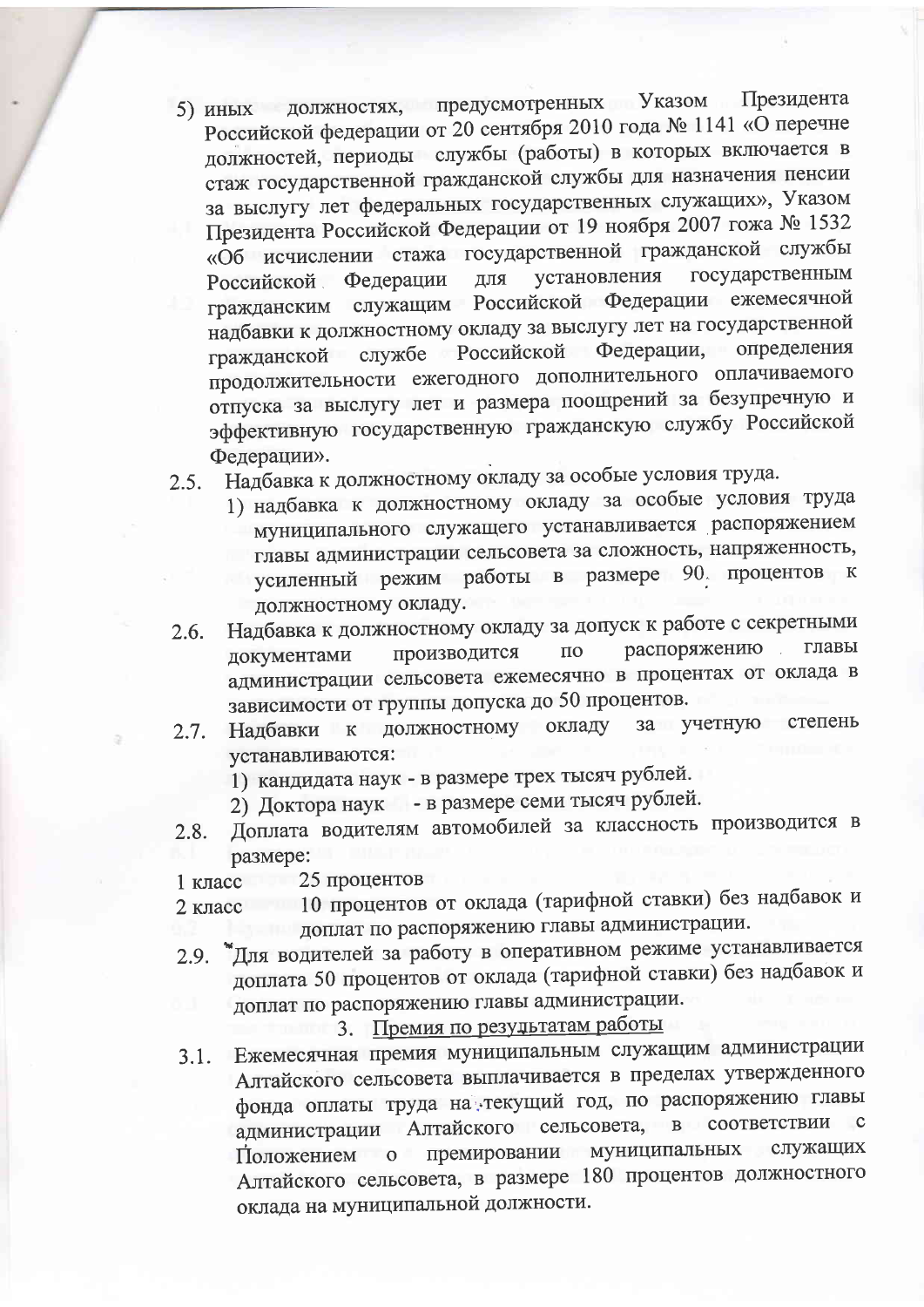- Ежемесячное премирование служащих, осуществляющих  $3.2.$ техническое обеспечение деятельности работников аппарата и рабочих, обслуживающих аппарат администрации сельсовета выплачивается в размере до 100 процентов должностного оклада.
	- 4. Ежемесячное денежное поощрение.
- $4.1.$ **Установить** ежемесячное денежное поощрение главе администрации Алтайского сельсовета в размере 0,2 денежного содержания:
- $4.2.$ Установить ежемесячное денежное поощрение муниципальным служащим, чьи должности учреждены ДЛД обеспечения деятельности главы муниципального образования Алтайского сельсовета:

- по высшим должностям - в размере 0,8 должностного оклада; по страшим, младшим должностям - в размере 0,7 должностного оклада.

- 5. Лечебное пособие.
- Главе администрации Алтайского сельсовета при предоставлении  $5.1.$ ежегодного основного оплачиваемого отпуска выплачивается лечебное пособие в размере одного денежного содержания.
- Муниципальным служащим администрации сельсовета 5.2. при предоставлении ежегодного основного оплачиваемого отпуска, выплачивается лечебное пособие в размере трех должностных окладов.
- $5.3.$ Служащим, осуществляющим техническое обеспечение деятельности работников аппарата и рабочим, обслуживающим аппарат администрации сельсовета при предоставлении ежегодного основного оплачиваемого отпуска выплачивается лечебное пособие в размере двух должностных окладов.
	- 6. Ежегодный основной оплачиваемый отпуск.
- Ежегодный оплачиваемый отпуск муниципального служащего 6.1. состоит из основного оплачиваемого отпуска и дополнительных оплачиваемых отпусках.
- 6.2. Муниципальным служащим администрации сельсовета предоставляется ежегодный основной оплачиваемый отпуск продолжительностью 30 календарных дней.
- 6.3. Служащим, осуществляющим техническое обеспечение деятельности работников аппарата и рабочим, обслуживающим аппарат администрации сельсовета - в соответствии с Трудовым Кодексом РФ - 28 календарных дней.
- Лица, осуществляющие службу на должностях в администрации 6.4. сельсовета, имеют право использовать ежегодный оплачиваемый отпуск по частям в течение календарного года, при этом одна из частей должна быть не менее 14 дней. Использование ежегодного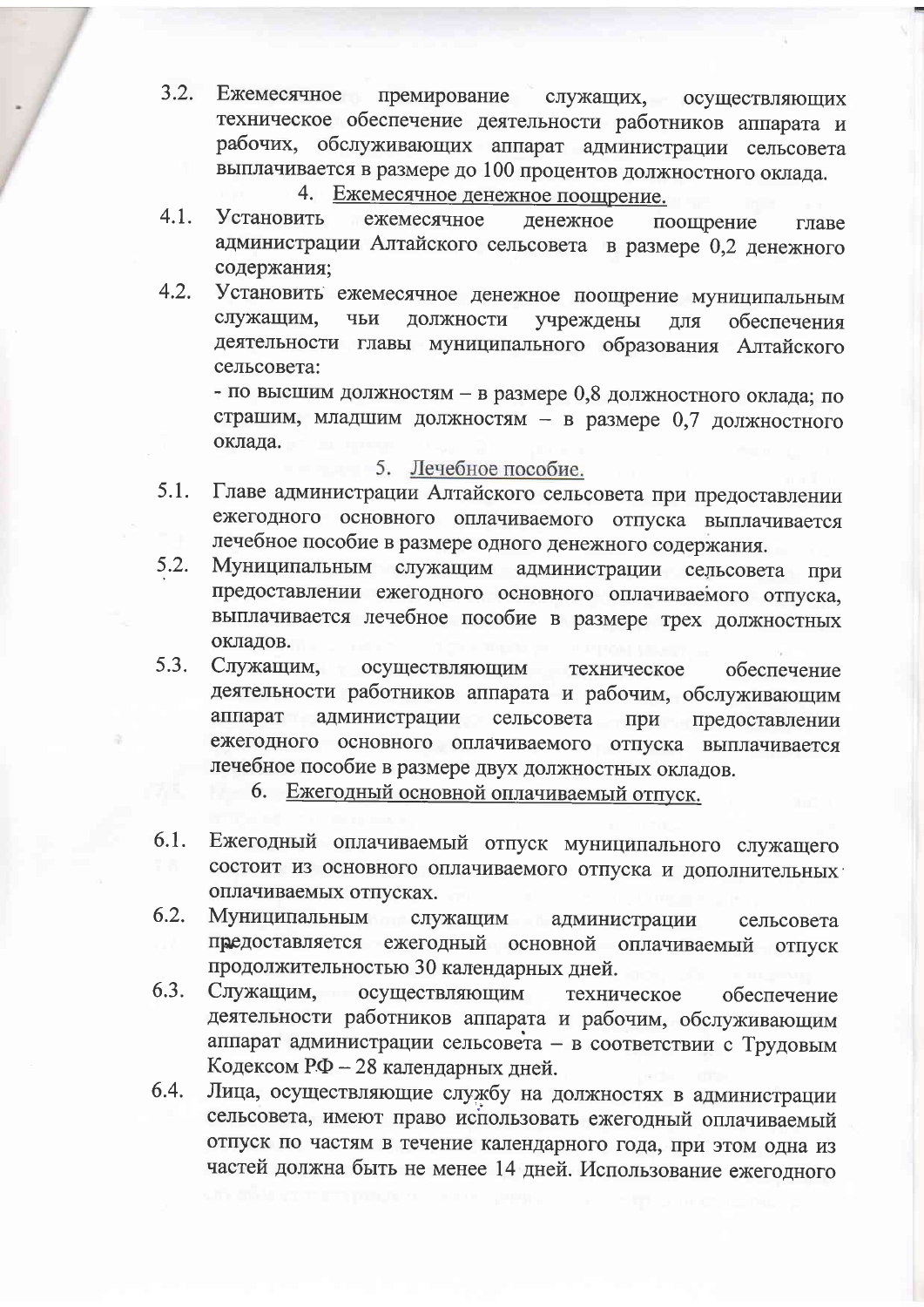оплачиваемого отпуска по частям осуществляется  $\Pi$ <sup>O</sup> согласованию с главой администрации сельсовета.

7. Дополнительные оплачиваемые отпуска.

Продолжительность ежегодного дополнительного оплачиваемого 7.1. отпуска за выслугу лет исчисляется из расчета при стаже муниципальной службы:

а) при стаже муниципальной службы от 1 до 5 лет - 1 календарный лень:

б) при стаже муниципальной службы от 5 до 10 лет - 5 календар ных лней:

в) при стаже муниципальной службы от 10 до 15 лет - 7 календар ных дней:

г) при стаже муниципальной службы свыше 15 лет - 10 календарных дней;

- $7.2.$ При исчислении общей продолжительности ежегодного дополнительного оплачиваемого отпуска ежегодный оплачиваемый отпуск суммируется с ежегодным дополнительным оплачиваемым отпуском за выслугу лет.
- Муниципальные служащие имеют право на дополнительный  $7.3.$ оплачиваемый отпуск за ненормированный служебный день при условии установления для них ненормированного служебного дня в соответствии со служебным распорядком администрации Алтайского сельсовета, трудовым договором (контрактом).
- $7.4.$ Основанием для установления ненормированного служебного дня необходимость является периодического выполнения должностных обязанностей по соответствующей должности муниципальной службы пределами  $3a$ нормальной продолжительности служебного времени.
- Продолжительность ежегодного дополнительного оплачиваемого  $7.5.$ отпуска за ненормированный служебный день составляет три календарных дня.
- Порядок предоставления дополнительного оплачиваемого отпуска 7.6. за ненормированный служебный день устанавливается служебным распорядком Администрации Алтайского сельсовета.
- $7.7.$ Служащим, осуществляющим техническое обеспечение деятельности работников аппарата и рабочим, обслуживающим аппарат администрации сельсовета:

от 2 до 5 лет от 5 до 10 лет от 10 до 15 лет свыше 15 лет

2 календарных дня 4 календарных дня 6 календарных дней

- 8 календарных дней
- 7.8. Ответственность за своевременный пересмотр у работников указанных  $\overline{B}$ данном Положении размеров налбавок  $\overline{M}$ дополнительных отпусков за выслугу лет возлагается на кадровые службы структурных подразделений администрации сельсовета.